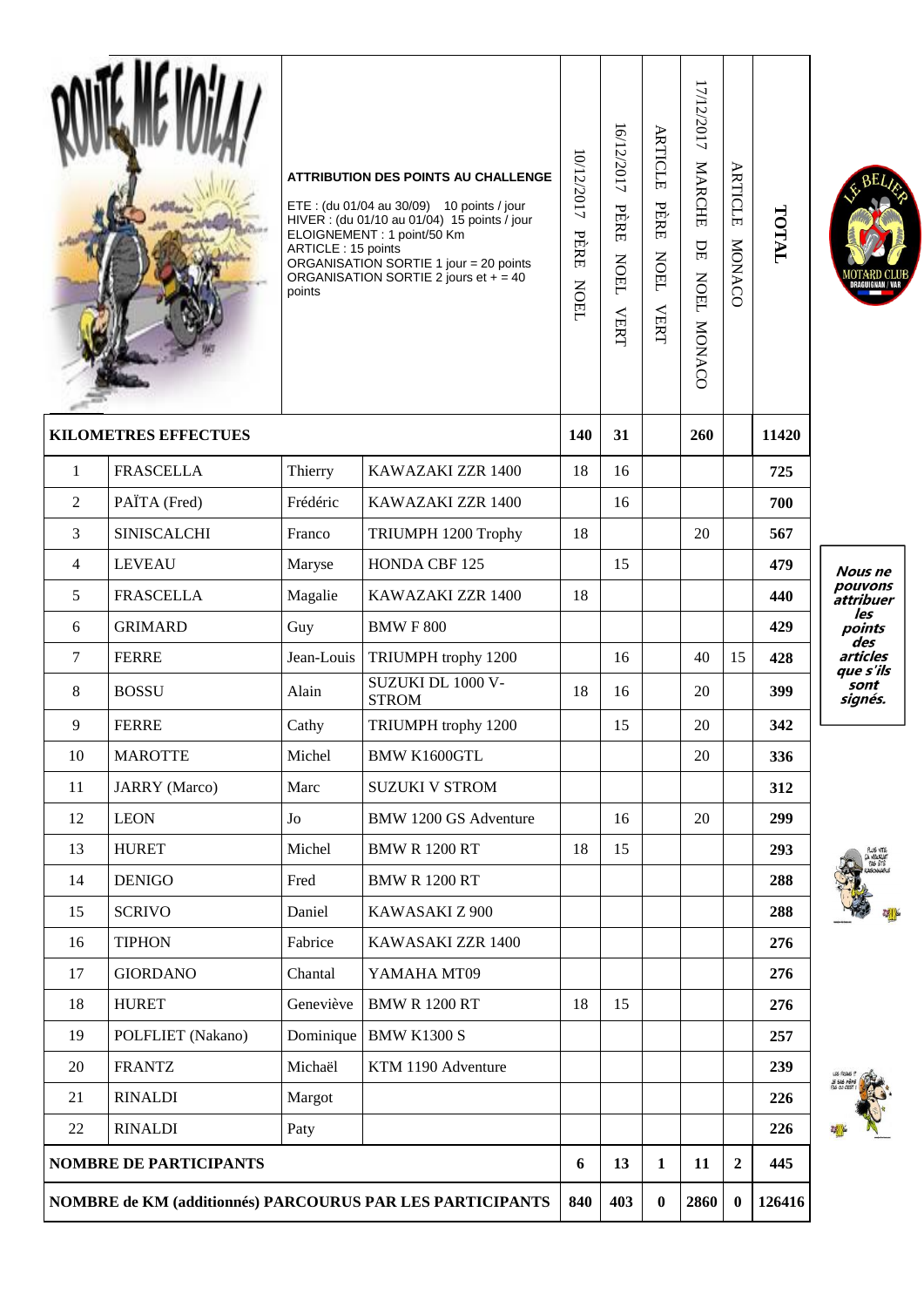|                                                           |                     | ARTICLE: 15 points<br>points | <b>ATTRIBUTION DES POINTS AU CHALLENGE</b><br>ETE: (du 01/04 au 30/09) 10 points / jour<br>HIVER : (du 01/10 au 01/04) 15 points / jour<br>ELOIGNEMENT: 1 point/50 Km<br>ORGANISATION SORTIE 1 jour = 20 points<br>ORGANISATION SORTIE 2 jours et $+ = 40$ | 0/12/2017<br>PÈRE<br><b>NOEL</b> | 6/12/2017<br>PÈRE<br><b>NOEL</b><br><b>VERT</b> | ARTICLE<br>PÈRE<br><b>NOEL</b><br><b>VERT</b> | 17/12/2017<br><b>MARCHE</b><br>$\rm{DE}$<br><b>NOEL</b><br>MONACO | ARTICLE<br>MONACO | TOTAL  |         |  |  |
|-----------------------------------------------------------|---------------------|------------------------------|------------------------------------------------------------------------------------------------------------------------------------------------------------------------------------------------------------------------------------------------------------|----------------------------------|-------------------------------------------------|-----------------------------------------------|-------------------------------------------------------------------|-------------------|--------|---------|--|--|
| <b>KILOMETRES EFFECTUES</b>                               |                     |                              |                                                                                                                                                                                                                                                            | 140                              | 31                                              |                                               | 260                                                               |                   | 11420  |         |  |  |
| 23                                                        | <b>MAROTTE</b>      | Valérie                      | <b>BMW K1600GTL</b>                                                                                                                                                                                                                                        |                                  |                                                 |                                               | 20                                                                |                   | 225    |         |  |  |
| 24                                                        | <b>LANDRAIN</b>     | Guy                          | <b>BMW K1200 GT</b>                                                                                                                                                                                                                                        |                                  |                                                 |                                               | 20                                                                |                   | 205    |         |  |  |
| 25                                                        | <b>VANACKER</b>     | Gérald                       | <b>HONDA Goldwing</b>                                                                                                                                                                                                                                      |                                  |                                                 |                                               |                                                                   |                   | 204    | ŀ       |  |  |
| 26                                                        | <b>VANACKER</b>     | <b>Brigitte</b>              | <b>HONDA Goldwing</b>                                                                                                                                                                                                                                      |                                  |                                                 |                                               |                                                                   |                   | 204    |         |  |  |
| 27                                                        | <b>SINISCALCHI</b>  | Pascale                      | TRIUMPH 1200 Trophy                                                                                                                                                                                                                                        |                                  |                                                 |                                               | 20                                                                |                   | 181    |         |  |  |
| 28                                                        | <b>DRIVET</b>       | Gérard                       | KAWASAKI Z 900                                                                                                                                                                                                                                             |                                  | 16                                              | 15                                            |                                                                   |                   | 178    |         |  |  |
| 29                                                        | <b>SCRIVO</b>       | Maryline                     | KAWASAKI Z 900                                                                                                                                                                                                                                             |                                  |                                                 |                                               |                                                                   |                   | 175    |         |  |  |
| 30                                                        | <b>MORGANTI</b>     | David                        | DUCATI Multistrada 1200 S                                                                                                                                                                                                                                  |                                  |                                                 |                                               |                                                                   |                   | 148    |         |  |  |
| 31                                                        | <b>LACROIX</b>      | Christian                    | <b>HONDA</b> Goldwing                                                                                                                                                                                                                                      |                                  |                                                 |                                               |                                                                   |                   | 134    |         |  |  |
| 32                                                        | ROTH BOËHLY         | Ellen                        | <b>BMWF800</b>                                                                                                                                                                                                                                             |                                  |                                                 |                                               |                                                                   |                   | 121    |         |  |  |
| 33                                                        | <b>DEFRANCE</b>     | Jean-<br>Marc                | KAWASAKI Z 1000SX                                                                                                                                                                                                                                          |                                  |                                                 |                                               | 20                                                                | 15                | 120    |         |  |  |
| 34                                                        | LEON (Nanou)        | Anne                         | <b>BMW 1200 GS Adventure</b>                                                                                                                                                                                                                               |                                  |                                                 |                                               | 20                                                                |                   | 98     |         |  |  |
| 35                                                        | <b>RIOLS</b>        | Michel                       | HONDA Transalp 700                                                                                                                                                                                                                                         |                                  |                                                 |                                               |                                                                   |                   | 84     |         |  |  |
| 36                                                        | <b>GARCIN</b> (Val) | Valérie                      | <b>BMW K 1300 R</b>                                                                                                                                                                                                                                        |                                  | 15                                              |                                               |                                                                   |                   | 52     | T. Part |  |  |
| 37                                                        | <b>LACROIX</b>      | Anne                         | YAMAHA FJR 1300                                                                                                                                                                                                                                            |                                  |                                                 |                                               |                                                                   |                   | 51     |         |  |  |
| 38                                                        | <b>TREMELLAT</b>    | Rémi                         | TRIUMPH STREE TRIPLE                                                                                                                                                                                                                                       |                                  | 16                                              |                                               |                                                                   |                   | 51     |         |  |  |
| 39                                                        | <b>HAYE</b>         | Daniel                       | KAWASAKI ZR7                                                                                                                                                                                                                                               |                                  |                                                 |                                               |                                                                   |                   | 47     |         |  |  |
| 40                                                        | <b>COLOMBERO</b>    | Michel                       | <b>SUZUKI Bandit</b>                                                                                                                                                                                                                                       |                                  |                                                 |                                               |                                                                   |                   | 44     |         |  |  |
| 41                                                        | <b>CARRE</b>        | Thierry                      | <b>SUZUKI GRS 600</b>                                                                                                                                                                                                                                      |                                  |                                                 |                                               |                                                                   |                   | 36     |         |  |  |
| 42                                                        | <b>GAILLARD</b>     | Pascal                       | TRIUMPH Tiger 800 XRX                                                                                                                                                                                                                                      |                                  | 16                                              |                                               |                                                                   |                   | 30     |         |  |  |
| 43                                                        | <b>BONNET</b>       | Xavier                       | HONDA 954 CBR                                                                                                                                                                                                                                              |                                  |                                                 |                                               |                                                                   |                   | 24     |         |  |  |
| 44                                                        | <b>HOUVER</b>       | René                         | YAMAHA MT 10                                                                                                                                                                                                                                               |                                  |                                                 |                                               |                                                                   |                   | 20     | 深管 尼    |  |  |
| 45                                                        | <b>BONNET</b>       | Martine                      | HONDA 954 CBR                                                                                                                                                                                                                                              |                                  |                                                 |                                               |                                                                   |                   | 10     |         |  |  |
| 46                                                        | <b>WINTZENRIETH</b> | Sandra                       | <b>DUCATI</b> Diavel                                                                                                                                                                                                                                       |                                  |                                                 |                                               |                                                                   |                   | 10     | Ą       |  |  |
| <b>NOMBRE DE PARTICIPANTS</b>                             |                     |                              |                                                                                                                                                                                                                                                            |                                  | 13                                              | $\mathbf{1}$                                  | 11                                                                | $\overline{2}$    | 445    |         |  |  |
| NOMBRE de KM (additionnés) PARCOURUS PAR LES PARTICIPANTS |                     |                              |                                                                                                                                                                                                                                                            |                                  | 403                                             | $\bf{0}$                                      | 2860                                                              | $\bf{0}$          | 126416 |         |  |  |



*Nous ne<br>pouvons<br>attribuer<br>les<br>points<br>des articles<br>que s'ils<br>sont<br>signés.*